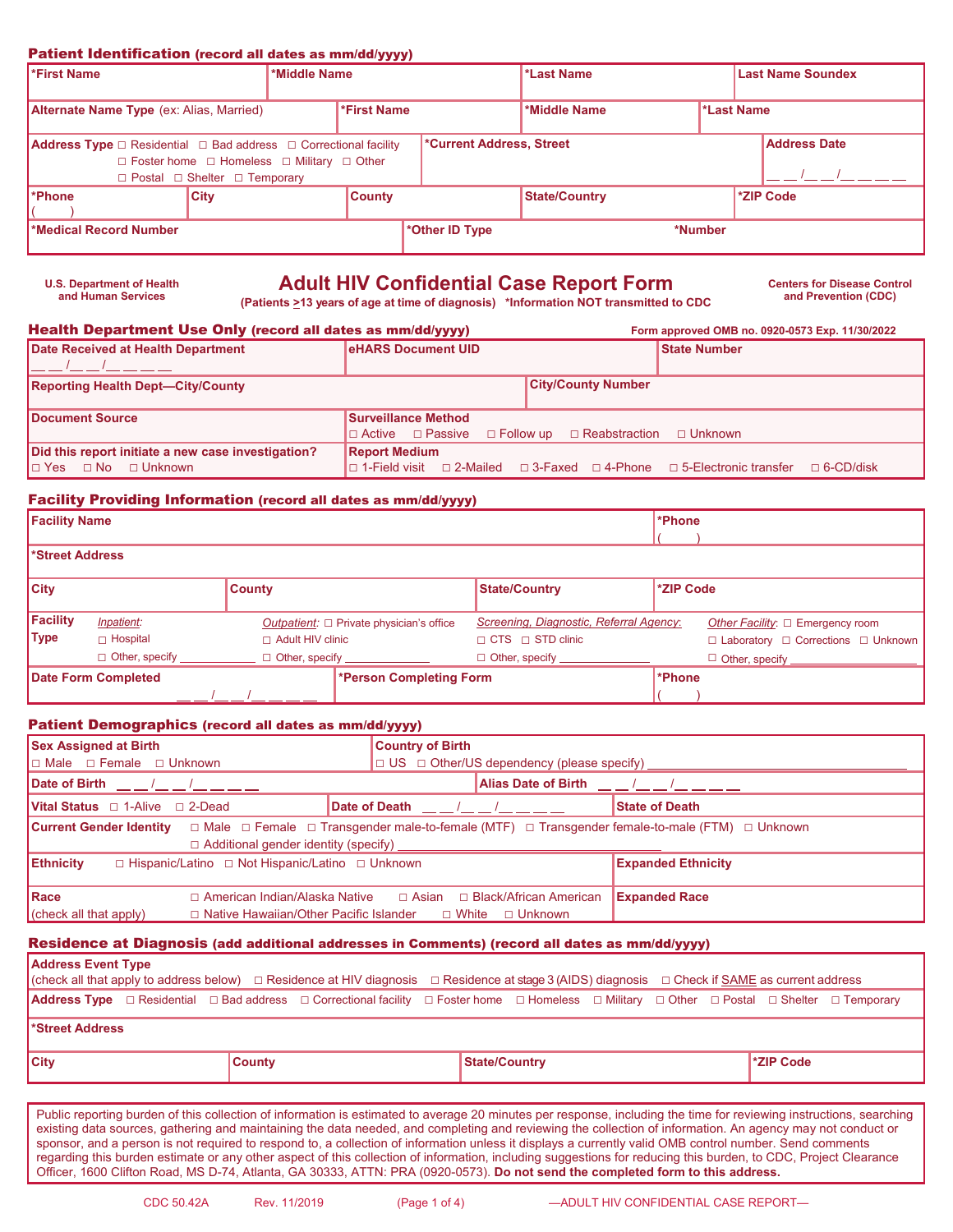# **STATE/LOCAL USE ONLY**

\*Provider Name (Last, First, M.I.)  $*$ Phone ( )

Hospital/Facility

# Facility of Diagnosis (add additional facilities in Comments)

|                      | <b>Diagnosis Type</b> (check all that apply to facility below) |                         | □ HIV                                                                  | $\Box$ Stage 3 (AIDS) | $\Box$ Check if SAME as facility providing information                                               |                  |                                                                                                   |
|----------------------|----------------------------------------------------------------|-------------------------|------------------------------------------------------------------------|-----------------------|------------------------------------------------------------------------------------------------------|------------------|---------------------------------------------------------------------------------------------------|
| <b>Facility Name</b> |                                                                |                         |                                                                        |                       |                                                                                                      | <b>*Phone</b> (  |                                                                                                   |
| l*Street Address     |                                                                |                         |                                                                        |                       |                                                                                                      |                  |                                                                                                   |
| <b>City</b>          |                                                                | <b>County</b>           |                                                                        |                       | State/Country                                                                                        |                  | *ZIP Code                                                                                         |
| <b>Facility Type</b> | <i>Inpatient:</i> $\Box$ Hospital<br>$\Box$ Other, specify     | $\Box$ Adult HIV clinic | Outpatient: $\Box$ Private physician's office<br>$\Box$ Other, specify |                       | Screening, Diagnostic, Referral Agency:<br>$\sqcap$ CTS $\sqcap$ STD clinic<br>$\Box$ Other, specify |                  | Other Facility: □ Emergency room<br>□ Laboratory □ Corrections □ Unknown<br>$\Box$ Other, specify |
| l*Provider Name      |                                                                |                         | *Provider Phone (                                                      |                       |                                                                                                      | <b>Specialty</b> |                                                                                                   |

# Patient History (respond to all questions) (record all dates as mm/dd/yyyy) □ Pediatric Risk (please enter in Comments)

| After 1977 and before the earliest known diagnosis of HIV infection, this patient had:                                                                                                                                                                                             |               |              |                |
|------------------------------------------------------------------------------------------------------------------------------------------------------------------------------------------------------------------------------------------------------------------------------------|---------------|--------------|----------------|
| <b>Sex with male</b>                                                                                                                                                                                                                                                               | $\Box$ Yes    | $\Box$ No    | $\Box$ Unknown |
| <b>Sex with female</b>                                                                                                                                                                                                                                                             | $\Box$ Yes    | $\Box$ No    | $\Box$ Unknown |
| Injected nonprescription drugs                                                                                                                                                                                                                                                     | $\Box$ Yes    | $\Box$ No    | $\Box$ Unknown |
| Received clotting factor for hemophilia/coagulation disorder<br>Specify clotting factor:<br>Date received                                                                                                                                                                          | $\Box$ Yes    | $\Box$ No    | $\Box$ Unknown |
| <b>HETEROSEXUAL relations with any of the following:</b>                                                                                                                                                                                                                           |               |              |                |
| HETEROSEXUAL contact with intravenous/injection drug user                                                                                                                                                                                                                          | $\Box$ Yes    | $\Box$ No    | $\Box$ Unknown |
| <b>HETEROSEXUAL contact with bisexual male</b>                                                                                                                                                                                                                                     | $\Box$ Yes    | $\Box$ No    | $\Box$ Unknown |
| HETEROSEXUAL contact with person with hemophilia/coagulation disorder with documented HIV infection                                                                                                                                                                                | $\Box$ Yes    | $\Box$ No    | $\Box$ Unknown |
| <b>HETEROSEXUAL contact with transfusion recipient with documented HIV infection</b>                                                                                                                                                                                               | $\Box$ Yes    | $\Box$ No    | $\Box$ Unknown |
| <b>HETEROSEXUAL contact with transplant recipient with documented HIV infection</b>                                                                                                                                                                                                | $\Box$ Yes    | $\square$ No | □ Unknown      |
| <b>HETEROSEXUAL contact with person with documented HIV infection, risk not specified</b>                                                                                                                                                                                          | $\Box$ Yes    | $\Box$ No    | $\Box$ Unknown |
| Received transfusion of blood/blood components (other than clotting factor) (document reason in Comments)                                                                                                                                                                          | $\Box$ Yes    | $\Box$ No    | $\Box$ Unknown |
| First date received $\underline{\qquad \qquad } = \underline{\qquad } = \underline{\qquad } = \underline{\qquad } = \underline{\qquad }$ Last date received $\underline{\qquad \qquad } = \underline{\qquad } / \underline{\qquad } = \underline{\qquad } = \underline{\qquad } =$ |               |              |                |
| Received transplant of tissue/organs or artificial insemination                                                                                                                                                                                                                    | $\square$ Yes | $\square$ No | $\Box$ Unknown |
| Worked in a healthcare or clinical laboratory setting                                                                                                                                                                                                                              | $\sqcap$ Yes  | $\Box$ No    | $\Box$ Unknown |
| If occupational exposure is being investigated or considered<br>as primary mode of exposure, specify occupation and setting:                                                                                                                                                       |               |              |                |
| Other documented risk (please include detail in Comments)                                                                                                                                                                                                                          | $\sqcap$ Yes  | $\Box$ No    | $\Box$ Unknown |

# Clinical: Acute HIV Infection and Opportunistic Illnesses (record all dates as mm/dd/yyyy)

| Suspect acute HIV infection? If YES, complete the two items below; enter documented negative HIV test data in Laboratory Data section, and<br>enter patient or provider report of previous negative HIV test in HIV Testing History section. | $\Box$ Yes | $\Box$ Unknown<br>$\Box$ No                                                                     |                |                                                                                 |  |                |  |  |
|----------------------------------------------------------------------------------------------------------------------------------------------------------------------------------------------------------------------------------------------|------------|-------------------------------------------------------------------------------------------------|----------------|---------------------------------------------------------------------------------|--|----------------|--|--|
| Clinical signs/symptoms consistent with acute retroviral syndrome (e.g., fever, malaise/fatigue, myalgia, pharyngitis, rash,<br>lymphadenopathy)? Date of sign/symptom onset                                                                 |            | □ Yes □ No □ Unknown                                                                            |                |                                                                                 |  |                |  |  |
| Other evidence suggestive of acute HIV infection? If YES, please describe:<br>$\Box$ Yes $\Box$ No $\Box$ Unknown<br>Date of evidence                                                                                                        |            |                                                                                                 |                |                                                                                 |  |                |  |  |
| <b>Opportunistic Illnesses</b>                                                                                                                                                                                                               |            |                                                                                                 |                |                                                                                 |  |                |  |  |
| <b>Diagnosis</b>                                                                                                                                                                                                                             | Dx Date    | <b>Diagnosis</b>                                                                                | <b>Dx Date</b> | <b>Diagnosis</b>                                                                |  | <b>Dx Date</b> |  |  |
| Candidiasis, bronchi, trachea, or lungs                                                                                                                                                                                                      |            | Herpes simplex: chronic ulcers (>1 mo.<br>duration), bronchitis, pneumonitis, or<br>esophagitis |                | M. tuberculosis, pulmonary <sup>1</sup>                                         |  |                |  |  |
| Candidiasis, esophageal                                                                                                                                                                                                                      |            | Histoplasmosis, disseminated or<br>extrapulmonary                                               |                | M. tuberculosis, disseminated or<br>extrapulmonary                              |  |                |  |  |
| Carcinoma, invasive cervical                                                                                                                                                                                                                 |            | Isosporiasis, chronic intestinal (>1 mo.<br>duration)                                           |                | Mycobacterium, of other/unidentified<br>species, disseminated or extrapulmonary |  |                |  |  |
| Coccidioidomycosis, disseminated or<br>extrapulmonary                                                                                                                                                                                        |            | Kaposi's sarcoma                                                                                |                | Pneumocystis pneumonia                                                          |  |                |  |  |
| Cryptococcosis, extrapulmonary                                                                                                                                                                                                               |            | Lymphoma, Burkitt's (or equivalent)                                                             |                | Pneumonia, recurrent, in 12 mo. period                                          |  |                |  |  |
| Cryptosporidiosis, chronic intestinal (>1<br>mo. duration)                                                                                                                                                                                   |            | Lymphoma, immunoblastic (or equivalent)                                                         |                | Progressive multifocal<br>leukoencephalopathy                                   |  |                |  |  |
| Cytomegalovirus disease (other than in<br>liver, spleen, or nodes)                                                                                                                                                                           |            | Lymphoma, primary in brain                                                                      |                | Salmonella septicemia, recurrent                                                |  |                |  |  |
| Cytomegalovirus retinitis (with loss of<br>vision)                                                                                                                                                                                           |            | Mycobacterium avium complex or M.<br>kansasii, disseminated or extrapulmonary                   |                | Toxoplasmosis of brain, onset at >1 mo.<br>of age                               |  |                |  |  |
| <b>HIV</b> encephalopathy<br>Wasting syndrome due to HIV                                                                                                                                                                                     |            |                                                                                                 |                |                                                                                 |  |                |  |  |
| <sup>1</sup> If a diagnosis date is entered for either tuberculosis diagnosis above, provide RVCT Case Number:                                                                                                                               |            |                                                                                                 |                |                                                                                 |  |                |  |  |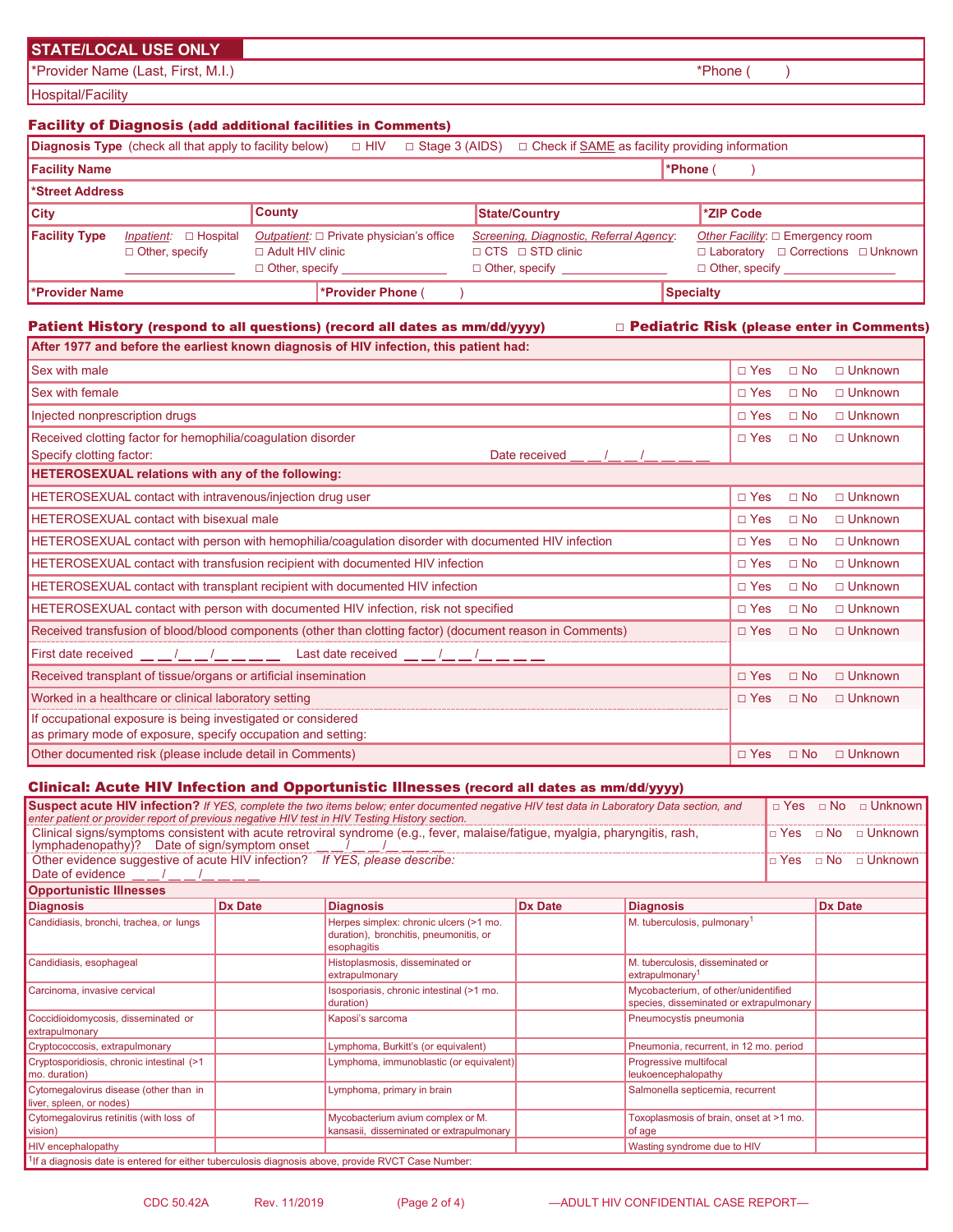| Laboratory Data (record additional tests and tests not specified below in Comments) (record all dates as mm/dd/yyyy)                                                                                                                                                      |                                                                                                                                                                                                                                                                                                                                                                                                                                                                                                                                                                                                                                  |
|---------------------------------------------------------------------------------------------------------------------------------------------------------------------------------------------------------------------------------------------------------------------------|----------------------------------------------------------------------------------------------------------------------------------------------------------------------------------------------------------------------------------------------------------------------------------------------------------------------------------------------------------------------------------------------------------------------------------------------------------------------------------------------------------------------------------------------------------------------------------------------------------------------------------|
| <b>HIV Immunoassays (Nondifferentiating)</b>                                                                                                                                                                                                                              |                                                                                                                                                                                                                                                                                                                                                                                                                                                                                                                                                                                                                                  |
| TEST 1 O HIV-1 IA O HIV-1/2 IA O HIV-1/2 Ag/Ab O HIV-1 WB O HIV-1 IFA O HIV-2 IA O HIV-2 WB                                                                                                                                                                               |                                                                                                                                                                                                                                                                                                                                                                                                                                                                                                                                                                                                                                  |
|                                                                                                                                                                                                                                                                           |                                                                                                                                                                                                                                                                                                                                                                                                                                                                                                                                                                                                                                  |
|                                                                                                                                                                                                                                                                           |                                                                                                                                                                                                                                                                                                                                                                                                                                                                                                                                                                                                                                  |
| <b>Result</b> □ Positive □ Negative □ Indeterminate                                                                                                                                                                                                                       | Collection Date __ _/_ _/_ _/_ __ __ _ D Point-of-care rapid test                                                                                                                                                                                                                                                                                                                                                                                                                                                                                                                                                                |
| TEST 2 □ HIV-1 IA □ HIV-1/2 IA □ HIV-1/2 Ag/Ab □ HIV-1 WB □ HIV-1 IFA □ HIV-2 IA □ HIV-2 WB                                                                                                                                                                               |                                                                                                                                                                                                                                                                                                                                                                                                                                                                                                                                                                                                                                  |
|                                                                                                                                                                                                                                                                           |                                                                                                                                                                                                                                                                                                                                                                                                                                                                                                                                                                                                                                  |
| Facility name <b>Example 2 CONSUMPLE 2 Provider name CONSUMPLE 2 2 <b>Provider name CONSUMPLE 2 2 A</b></b>                                                                                                                                                               |                                                                                                                                                                                                                                                                                                                                                                                                                                                                                                                                                                                                                                  |
| <b>Result</b> □ Positive □ Negative □ Indeterminate                                                                                                                                                                                                                       | Collection Date $\underline{\qquad}$ $\underline{\qquad}$ $\underline{\qquad}$ $\underline{\qquad}$ $\underline{\qquad}$ $\underline{\qquad}$<br>$\Box$ Point-of-care rapid test                                                                                                                                                                                                                                                                                                                                                                                                                                                 |
| <b>HIV Immunoassays (Differentiating)</b>                                                                                                                                                                                                                                 |                                                                                                                                                                                                                                                                                                                                                                                                                                                                                                                                                                                                                                  |
| □ HIV-1/2 type-differentiating immunoassay                                                                                                                                                                                                                                | Role of test in diagnostic algorithm                                                                                                                                                                                                                                                                                                                                                                                                                                                                                                                                                                                             |
| (differentiates between HIV-1 Ab and HIV-2 Ab)                                                                                                                                                                                                                            | □ Screening/initial test □ Confirmatory/supplemental test                                                                                                                                                                                                                                                                                                                                                                                                                                                                                                                                                                        |
| Test brand name/Manufacturer and the contract of the contract of the contract of the contract of the contract of the contract of the contract of the contract of the contract of the contract of the contract of the contract                                             |                                                                                                                                                                                                                                                                                                                                                                                                                                                                                                                                                                                                                                  |
|                                                                                                                                                                                                                                                                           |                                                                                                                                                                                                                                                                                                                                                                                                                                                                                                                                                                                                                                  |
| <b>Result<sup>1</sup> Overall interpretation</b> : □ HIV-1 positive □ HIV-2 positive □ HIV positive, untypable □ HIV-2 positive with HIV-1 cross-reactivity                                                                                                               |                                                                                                                                                                                                                                                                                                                                                                                                                                                                                                                                                                                                                                  |
| $\Box$ HIV-1 indeterminate $\Box$ HIV-2 indeterminate $\Box$ HIV indeterminate $\Box$ HIV negative                                                                                                                                                                        |                                                                                                                                                                                                                                                                                                                                                                                                                                                                                                                                                                                                                                  |
|                                                                                                                                                                                                                                                                           | Analyte results: HIV-1 Ab: □ Positive □ Negative □ Indeterminate Collection Date __ /_ /_ /_ /_ _ /_ _ _ □ Point-of-care rapid test                                                                                                                                                                                                                                                                                                                                                                                                                                                                                              |
|                                                                                                                                                                                                                                                                           | HIV-2 Ab: $\Box$ Positive $\Box$ Negative $\Box$ Indeterminate <sup>1</sup> Always complete the overall interpretation. Complete the analyte results when available.                                                                                                                                                                                                                                                                                                                                                                                                                                                             |
| $\Box$ HIV-1/2 Ag/Ab differentiating immunoassay (differentiates between HIV Ag and HIV Ab)                                                                                                                                                                               |                                                                                                                                                                                                                                                                                                                                                                                                                                                                                                                                                                                                                                  |
|                                                                                                                                                                                                                                                                           |                                                                                                                                                                                                                                                                                                                                                                                                                                                                                                                                                                                                                                  |
| <b>Facility name Example 2018 Contract Contract Contract Contract Contract Contract Contract Contract Contract Contract Contract Contract Contract Contract Contract Contract Contract Contract Contract Contract Contract C</b>                                          |                                                                                                                                                                                                                                                                                                                                                                                                                                                                                                                                                                                                                                  |
| <b>Result</b> $\Box$ Ag positive $\Box$ Ab positive $\Box$ Both (Ag and Ab positive) $\Box$ Negative $\Box$ Invalid                                                                                                                                                       |                                                                                                                                                                                                                                                                                                                                                                                                                                                                                                                                                                                                                                  |
| Collection Date __ _ /_ _ _/_ _ _/_ _ _ _ D Point-of-care rapid test                                                                                                                                                                                                      |                                                                                                                                                                                                                                                                                                                                                                                                                                                                                                                                                                                                                                  |
| □ HIV-1/2 Ag/Ab and type-differentiating immunoassay (differentiates among HIV-1 Ag, HIV-1 Ab, and HIV-2 Ab)                                                                                                                                                              |                                                                                                                                                                                                                                                                                                                                                                                                                                                                                                                                                                                                                                  |
|                                                                                                                                                                                                                                                                           |                                                                                                                                                                                                                                                                                                                                                                                                                                                                                                                                                                                                                                  |
| <b>Facility name Example 2</b> and the contract of the contract of the contract of the contract of the contract of the contract of the contract of the contract of the contract of the contract of the contract of the contract o                                         |                                                                                                                                                                                                                                                                                                                                                                                                                                                                                                                                                                                                                                  |
| Result <sup>2</sup> Overall interpretation: □ Reactive □ Nonreactive □ Index value ____________                                                                                                                                                                           |                                                                                                                                                                                                                                                                                                                                                                                                                                                                                                                                                                                                                                  |
| <b>Analyte results:</b> HIV-1 Ag: $\Box$ Reactive $\Box$ Nonreactive $\Box$ Not reportable due to high Ab level Index value                                                                                                                                               |                                                                                                                                                                                                                                                                                                                                                                                                                                                                                                                                                                                                                                  |
| $HIV-1$ Ab: $\Box$ Reactive $\Box$ Nonreactive $\Box$ Reactive undifferentiated Index value                                                                                                                                                                               |                                                                                                                                                                                                                                                                                                                                                                                                                                                                                                                                                                                                                                  |
| HIV-2 Ab: □ Reactive □ Nonreactive □ Reactive undifferentiated Index value                                                                                                                                                                                                |                                                                                                                                                                                                                                                                                                                                                                                                                                                                                                                                                                                                                                  |
| <b>Collection Date</b> __ _/__ _/__ __/__ _ Point-of-care rapid test <sup>2</sup> Complete the overall interpretation and the analyte results.                                                                                                                            |                                                                                                                                                                                                                                                                                                                                                                                                                                                                                                                                                                                                                                  |
| <b>HIV Detection Tests (Qualitative)</b>                                                                                                                                                                                                                                  |                                                                                                                                                                                                                                                                                                                                                                                                                                                                                                                                                                                                                                  |
| TEST □ HIV-1 RNA/DNA NAAT (Qualitative) □ HIV-1 culture □ HIV-2 RNA/DNA NAAT (Qualitative) □ HIV-2 culture                                                                                                                                                                |                                                                                                                                                                                                                                                                                                                                                                                                                                                                                                                                                                                                                                  |
|                                                                                                                                                                                                                                                                           |                                                                                                                                                                                                                                                                                                                                                                                                                                                                                                                                                                                                                                  |
|                                                                                                                                                                                                                                                                           |                                                                                                                                                                                                                                                                                                                                                                                                                                                                                                                                                                                                                                  |
| Result <b>D</b> Positive <b>D</b> Negative <b>D</b> Indeterminate                                                                                                                                                                                                         |                                                                                                                                                                                                                                                                                                                                                                                                                                                                                                                                                                                                                                  |
| HIV Detection Tests (Quantitative viral load) Note: Include earliest test at or after diagnosis.                                                                                                                                                                          | Collection Date __ _ /_ _ _/ _ _ _ /__ _ _ _                                                                                                                                                                                                                                                                                                                                                                                                                                                                                                                                                                                     |
| <b>TEST 1</b> □ HIV-1 RNA/DNA NAAT (Quantitative viral load) □ HIV-2 RNA/DNA NAAT (Quantitative viral load)                                                                                                                                                               |                                                                                                                                                                                                                                                                                                                                                                                                                                                                                                                                                                                                                                  |
|                                                                                                                                                                                                                                                                           |                                                                                                                                                                                                                                                                                                                                                                                                                                                                                                                                                                                                                                  |
|                                                                                                                                                                                                                                                                           |                                                                                                                                                                                                                                                                                                                                                                                                                                                                                                                                                                                                                                  |
| <b>Facility name Example 2018</b>                                                                                                                                                                                                                                         | <b>Example 2018 Provider name</b> Provider 2018                                                                                                                                                                                                                                                                                                                                                                                                                                                                                                                                                                                  |
| <b>Result</b> □ Detectable □ Undetectable Copies/mL                                                                                                                                                                                                                       | <b>Collection Date</b><br>Log                                                                                                                                                                                                                                                                                                                                                                                                                                                                                                                                                                                                    |
| TEST 2 □ HIV-1 RNA/DNA NAAT (Quantitative viral load) □ HIV-2 RNA/DNA NAAT (Quantitative viral load)                                                                                                                                                                      |                                                                                                                                                                                                                                                                                                                                                                                                                                                                                                                                                                                                                                  |
|                                                                                                                                                                                                                                                                           |                                                                                                                                                                                                                                                                                                                                                                                                                                                                                                                                                                                                                                  |
| <b>Facility name</b>                                                                                                                                                                                                                                                      | Provider name                                                                                                                                                                                                                                                                                                                                                                                                                                                                                                                                                                                                                    |
| Result □ Detectable □ Undetectable Copies/mL                                                                                                                                                                                                                              | Collection Date $\underline{\qquad}$ $\underline{\qquad}$ $\underline{\qquad}$ $\underline{\qquad}$ $\underline{\qquad}$ $\underline{\qquad}$<br>$\overline{\phantom{a}}$ $\overline{\phantom{a}}$ $\overline{\phantom{a}}$ $\overline{\phantom{a}}$ $\overline{\phantom{a}}$ $\overline{\phantom{a}}$ $\overline{\phantom{a}}$ $\overline{\phantom{a}}$ $\overline{\phantom{a}}$ $\overline{\phantom{a}}$ $\overline{\phantom{a}}$ $\overline{\phantom{a}}$ $\overline{\phantom{a}}$ $\overline{\phantom{a}}$ $\overline{\phantom{a}}$ $\overline{\phantom{a}}$ $\overline{\phantom{a}}$ $\overline{\phantom{a}}$ $\overline{\$ |
| Drug Resistance Tests (Genotypic)                                                                                                                                                                                                                                         |                                                                                                                                                                                                                                                                                                                                                                                                                                                                                                                                                                                                                                  |
|                                                                                                                                                                                                                                                                           |                                                                                                                                                                                                                                                                                                                                                                                                                                                                                                                                                                                                                                  |
|                                                                                                                                                                                                                                                                           |                                                                                                                                                                                                                                                                                                                                                                                                                                                                                                                                                                                                                                  |
| <b>Provider name</b>                                                                                                                                                                                                                                                      | Collection Date $\underline{\qquad \qquad}$ / $\underline{\qquad \qquad}$ / $\underline{\qquad \qquad}$ / $\underline{\qquad \qquad}$                                                                                                                                                                                                                                                                                                                                                                                                                                                                                            |
| <b>Immunologic Tests (CD4 count and percentage)</b>                                                                                                                                                                                                                       |                                                                                                                                                                                                                                                                                                                                                                                                                                                                                                                                                                                                                                  |
|                                                                                                                                                                                                                                                                           | CD4 at or closest to diagnosis: CD4 count cells/µL CD4 percentage % Collection Date / /                                                                                                                                                                                                                                                                                                                                                                                                                                                                                                                                          |
|                                                                                                                                                                                                                                                                           |                                                                                                                                                                                                                                                                                                                                                                                                                                                                                                                                                                                                                                  |
| <b>Facility name</b>                                                                                                                                                                                                                                                      | Provider name                                                                                                                                                                                                                                                                                                                                                                                                                                                                                                                                                                                                                    |
|                                                                                                                                                                                                                                                                           | First CD4 result <200 cells/µL or <14%: CD4 count _____________cells/µL CD4 percentage _____% Collection Date __ __/_ __/__ __ __ __                                                                                                                                                                                                                                                                                                                                                                                                                                                                                             |
|                                                                                                                                                                                                                                                                           |                                                                                                                                                                                                                                                                                                                                                                                                                                                                                                                                                                                                                                  |
| <b>Facility name</b>                                                                                                                                                                                                                                                      | <b>Provider name</b>                                                                                                                                                                                                                                                                                                                                                                                                                                                                                                                                                                                                             |
|                                                                                                                                                                                                                                                                           | Other CD4 result: CD4 count __________________________________cells/µL CD4 percentage _____% Collection Date __ __/__ __/__ ___ __                                                                                                                                                                                                                                                                                                                                                                                                                                                                                               |
|                                                                                                                                                                                                                                                                           |                                                                                                                                                                                                                                                                                                                                                                                                                                                                                                                                                                                                                                  |
| Test brand name/Manufacturer                     Lab name                                                                                                                                                                                                                 |                                                                                                                                                                                                                                                                                                                                                                                                                                                                                                                                                                                                                                  |
| <b>Facility name</b>                                                                                                                                                                                                                                                      | <b>Provider name</b>                                                                                                                                                                                                                                                                                                                                                                                                                                                                                                                                                                                                             |
| <b>Documentation of Tests</b>                                                                                                                                                                                                                                             |                                                                                                                                                                                                                                                                                                                                                                                                                                                                                                                                                                                                                                  |
| Did documented laboratory test results meet approved HIV diagnostic algorithm criteria? □ Yes □ No □ Unknown                                                                                                                                                              |                                                                                                                                                                                                                                                                                                                                                                                                                                                                                                                                                                                                                                  |
| If YES, provide specimen collection date of earliest positive test for this algorithm ___/_ /__ /__ /__<br>Complete the above only if none of the following were positive for HIV-1: Western blot, IFA, culture, viral load, qualitative NAAT (RNA or DNA), HIV-1/2 type- |                                                                                                                                                                                                                                                                                                                                                                                                                                                                                                                                                                                                                                  |
| differentiating immunoassay (supplemental test), stand-alone p24 antigen, or nucleotide sequence.                                                                                                                                                                         |                                                                                                                                                                                                                                                                                                                                                                                                                                                                                                                                                                                                                                  |
| If HIV laboratory tests were not documented, is HIV diagnosis documented by a physician? $\Box$ Yes $\Box$ No $\Box$ Unknown                                                                                                                                              |                                                                                                                                                                                                                                                                                                                                                                                                                                                                                                                                                                                                                                  |
|                                                                                                                                                                                                                                                                           | If YES, provide date of diagnosis /                                                                                                                                                                                                                                                                                                                                                                                                                                                                                                                                                                                              |
| Date of last documented negative HIV test (before HIV diagnosis date) __ _/__ _/__ _/__ __                                                                                                                                                                                |                                                                                                                                                                                                                                                                                                                                                                                                                                                                                                                                                                                                                                  |
| Specify type of test:                                                                                                                                                                                                                                                     |                                                                                                                                                                                                                                                                                                                                                                                                                                                                                                                                                                                                                                  |
| (Page 3 of 4)<br>CDC 50.42A<br>Rev. 11/2019                                                                                                                                                                                                                               | -ADULT HIV CONFIDENTIAL CASE REPORT-                                                                                                                                                                                                                                                                                                                                                                                                                                                                                                                                                                                             |
|                                                                                                                                                                                                                                                                           |                                                                                                                                                                                                                                                                                                                                                                                                                                                                                                                                                                                                                                  |